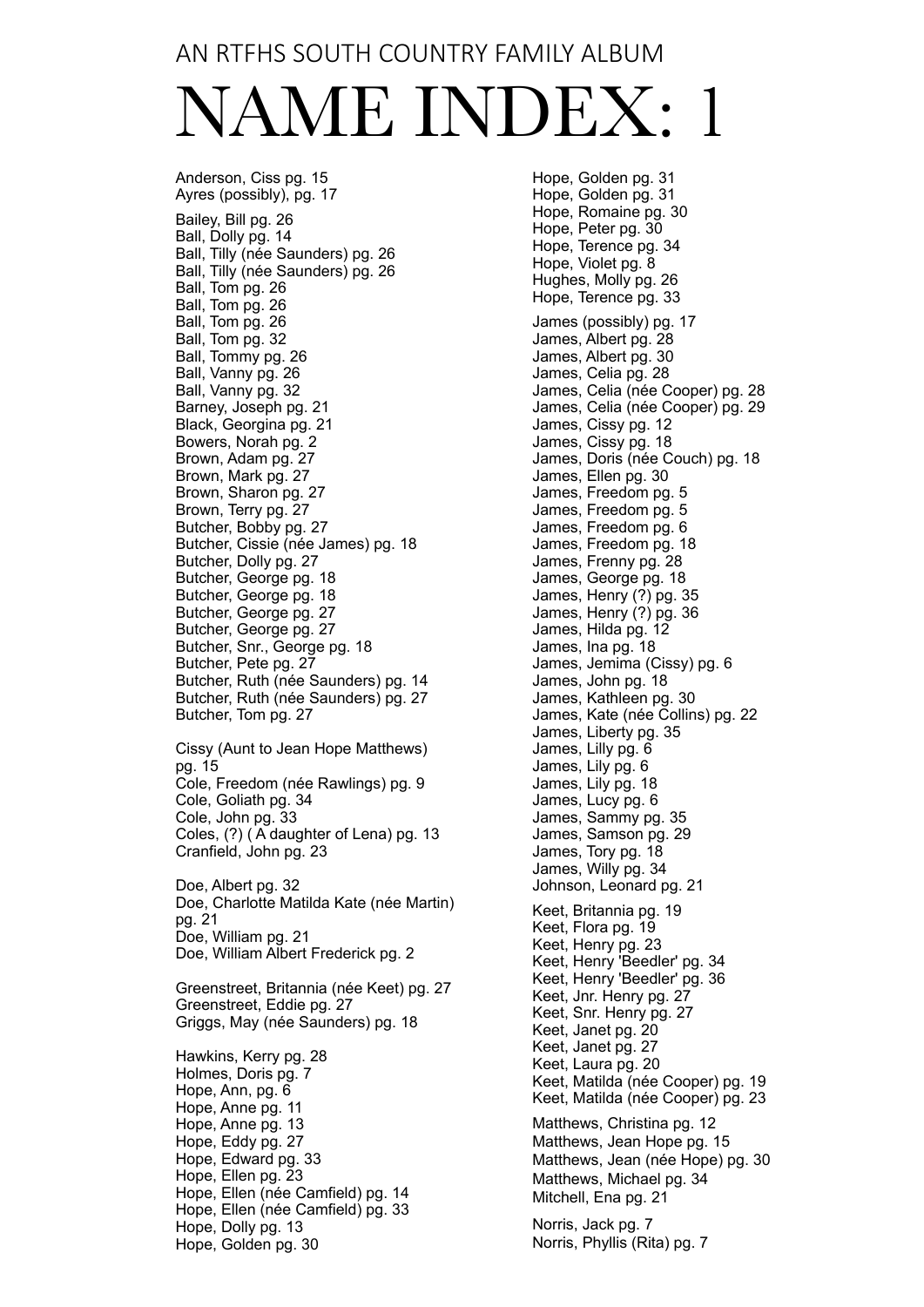### AN RTFHS SOUTH COUNTRY FAMILY ALBUM

# NAME INDEX: 2

Norris, John (Johnny) pg. 7 Norris, Kathleen pg. 7 Orchard, Benjamin pg. 28 Orchard, Betsy pg. 25 Orchard, Betsy (née Penfold) pg. 19 Orchard, Britannia pg. 10 Orchard, Britannia pg. 28 Orchard, Britannia (née Sanders) pg. 25 Orchard, Caroline pg. 25 Orchard, Charlotte (née Orchard) pg. 11 Orchard, Charlotte pg. 25 Orchard, Charlotte pg. 30 Orchard, Edwin pg. 25 Orchard, Edwin pg. 28 Orchard, Edwin pg. 31 Orchard, Harriet (née Penfold) pg. 20 Orchard, Harriet (née Penfold) pg. 27 Orchard, Ian pg. 27 Orchard, Jim pg. 25 Orchard, Jim pg. 2 Orchard, Louie pg. 19 Orchard, Louie pg. 25 Orchard, Noah pg. 28 Orchard, Polly pg. 25 Orchard, Rachel pg. 19 Orchard, Sophia pg. 19 Orchard, Sophie pg. 24 Orchard, Sophie pg. 28 Orchard, Thomas pg. 19 Orchard, Thomas pg. 25 Orchard, Thomas pg. 27 Orchard, Thomas pg. 30 Orchard, Thomas pg. 31 Penfold, Bob pg. 31 Penfold, Mizelly pg. 20 Penfold, Moses pg. 36 Penfold, Phoebe pg. 20 Penfold, Phoebe pg. 23 Penfold, Phyllis pg. 20 Pidgley, Job pg. 27 Pidgley, Harriet (née Keet) pg. 19 Pidgley, Harriet (née Keet) pg. 20 Pidgeley, Harriet (née Keet) pg. 27 Pidgley, Noah pg. 20 Pidgley, Kathy pg. 20 Rawlings, Esther + family pg. 21 Rawlings, Keziah (née Cole) pg. 10 Rawlings, Patience pg. 10 Rawlings, Sarah (née Cole) pg. 7 Renals, Bob pg. 25 Renals, Jack pg. 25 Roberts, Amy pg. 30 Roberts, Joe pg. 30 Roberts, Susie (nee Sanders) pg. 20 Sanders, Amy pg. 11 Sanders, Britannia pg. 24

Sanders, Betsy pg. 11 Sanders, Edward pg. 23 Sanders, Jim pg. 23 Sanders, Louie pg. 11 Sanders, Mike pg. 24 Sanders, Susan (née Orchard) pg. 23 Sanders, Susie pg. 11 Saunders, Albert pg. 18 Saunders, Bill pg. 26 Saunders, Bill pg. 29 Saunders, Ivy pg. 26 Saunders, Ivy pg. 29 Saunders, Kath (née Butcher) pg. 14 Saunders, Liberty pg. 26 Saunders, Mary Ann (née James) pg. 26 Saunders, Pearl pg. 20 Saunders, Tilly (née Ball) pg. 26 Saunders, Violet pg. 26 Silmon, Sophia (née Small) pg. 7 Small, Sophia pg. 5 Smith, Betsy (née White) pg. 14 Smith, Caroline (née Gobey) pg. 23 Smith, Daisy pg. 14 Smith, Henry pg. 23 Smith, Lulu (?) pg. 14 Smith, Nellie (?) pg. 14 Stacey, Olive (née Cole) pg. 9 Stanley, Caroline pg. 26 Stanley, Charles pg. 27 Stanley, Bill pg. 26 Stanley, Emma pg. 14 Stanley, Emma pg. 25 Stanley, Frennie pg. 25 Stanley, Louisa pg. 27 Stanley, Ivy pg. 26 Stanley, Mary Ann (née Saunders) pg. 26 Stanley, Tottie pg. 17 Swallow, Freedom (née Cole) pg. 12 Taylor, Henrietta (née Giles) pg. 22 Taylor, Thomas pg. 22 Walker, David pg. 28 Walker, Annie (née Othen) pg. 28 Walton, Ida pg. 18 Walton, Ina pg. 18 Walton, Ina (née James) pg. 18 Walton, Jack pg. 18 Walton, John pg. 18 Walton, Tory pg. 18 White (possibly) pg. 17 White, Daisy pg. 12 White, Ciss pg. 17 White, James pg. 33 White, James (Jimmy) pg. 36 White, Isaac pg. 33 White, Louise (née Crutcher) pg. 16 White, Walter pg. 33 Woods, Mrs. pg. 14